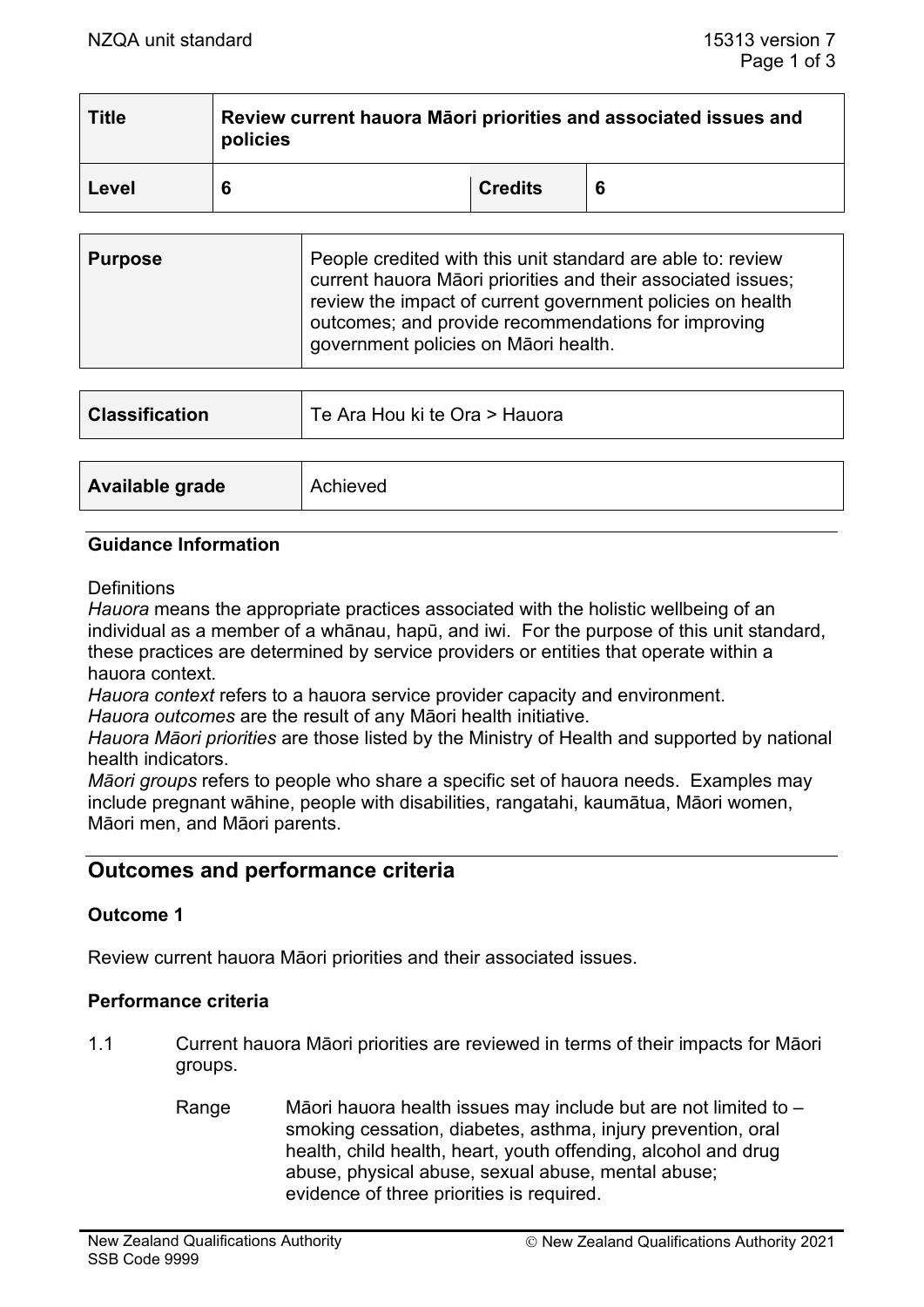- 1.2 Associated issues are reviewed in terms of Government and Māori responsiveness to the health needs of Māori groups.
	- Range associated issues must include access to funding for relevant programmes, Māori input into planning and delivery of relevant programmes, workforce development, hauora promotion, responsiveness of mainstream services; evidence of three is required.

## **Outcome 2**

Review the impact of current government policies on health outcomes.

Range may include but is not limited to policies on – housing, unemployment, education, justice, health, health workforce; evidence of three is required.

## **Performance criteria**

- 2.1 Current government policies relevant to current Māori health priorities (and their associated issues) are identified, and reviewed in terms of their impact on health outcomes.
- 2.2 Changes to current government policies, and changes that need to be made, are identified, and reviewed in terms of their impact on health outcomes.

## **Outcome 3**

Provide recommendations for improving government policies on Māori health.

Range evidence of two policies is required.

## **Performance criteria**

- 3.1 Identify two recommendations for each policy.
- 3.2 Draw conclusions on reviewed policies and their impact on Māori health.

| <b>Planned review date</b> | 31 December 2022 |
|----------------------------|------------------|
|----------------------------|------------------|